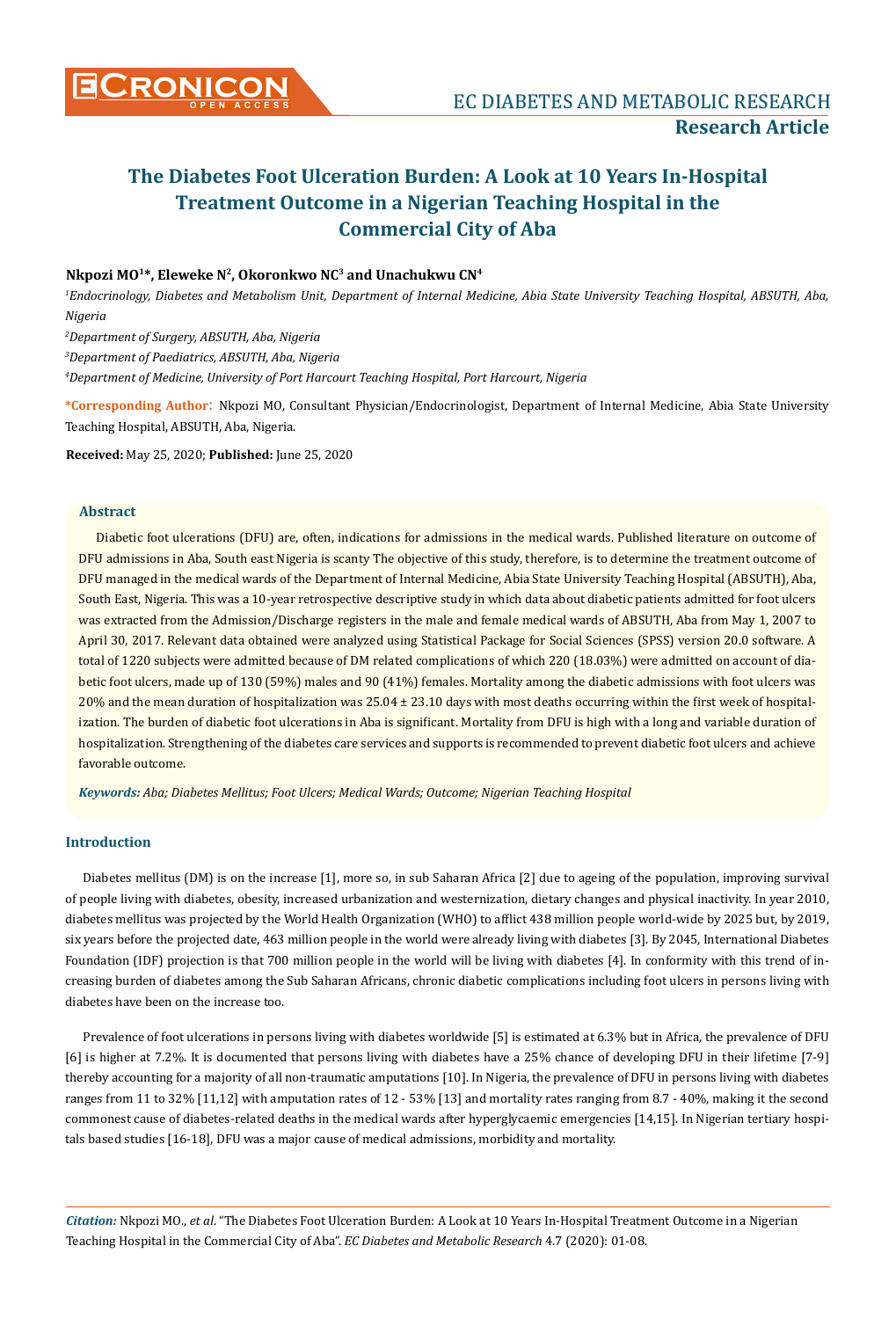Risk factors for diabetic foot ulceration include longer duration of DM, poor glycaemic control, nerve damage (peripheral neuropathy), peripheral vascular compromise, inappropriate foot wear and poor foot care, foot deformity, previous foot ulceration or amputation, male sex, smoking, dyslipidemia, farming or fishing jobs [19,21]. Diabetes foot ulcers heal slowly leading to prolonged wound care and increased length of hospital stay or may be non-healing requiring lower limb amputations. Length of hospital stay for diabetic in-patients in Aba [17] and Port Harcourt [18], all in Nigeria, was longest for those admitted on account of diabetic foot ulcerations. In their multicentre evaluation of diabetic foot ulcer in Nigeria (MEDFUN) study, the median duration of hospital stay for the patients admitted for DFU was 53 days [16].

In the commercial city of Aba, South East Nigeria, there is a dearth of published studies on the treatment outcome of diabetic foot ulcerations in the medical wards of ABSUTH, Aba, Southeast Nigeria. This study, therefore, set out to bridge that gap in knowledge; to generate data that will be used by health policy makers, healthcare managers, clinicians and government in planning and allocation of health services and resources.

#### **Subjects and Methods**

#### **Study setting/location**

This study was carried out in the male and female medical wards of the Department of Internal Medicine, Abia State University Teaching Hospital (ABSUTH), Aba. Aba is a commercial city in the Southeastern region of Nigeria known for her industrial, mercantile and craftwork activities. The hospital is the only tertiary health facility in Aba and gets referrals from all the primary and secondary health facilities in Aba and the neighboring states. The medical wards (male and female) have 52 beds with 2 isolation wards. Medical in-patients come from the emergency department, medical out-patients clinic, Anti-retroviral Therapy (ART) clinic, transfers from the other specialties of the hospital such as the obstetrics/gynaecology or surgical wards. The Department of Internal Medicine, ABSUTH, Aba has the major subspecialties in Medicine (Cardiology, Endocrinology, Nephrology, Gastroenterology, Infectious Disease unit and Pulmonology), each headed by a consultant in the subspecialty and assisted by medical residents and interns. The medical wards have other support staffs such as the nursing unit, medical records, pharmacy section and the cleaners.

#### **Study design**

This was a retrospective descriptive study carried out on records of all patients admitted with a diagnosis of diabetic foot ulceration with or without gangrene into the medical wards. The study covered a period of ten years between May 1, 2007 and April 30, 2017. Using the Nurse's Inpatient Admissions/Discharge Registers in the male and female medical wards, nurses report books, Death certificates and in some cases, case notes of some patients from the Medical Records Department of the hospital, the patients admitted with diabetic foot ulcer in the medical wards were recruited. All the diagnoses were based on the final diagnoses made by the supervising consultants. A diabetic foot ulcer in this study was, as per the International Working Group on the Diabetic Foot (IWGDF) definition, "a full thickness wound through the dermis of skin in the area distal to the ankle joint in a patient living with diabetes" [21]. Duration of hospital stay of 1 day refers to patients in whom the outcome of admission occurred within 24 hours of admission in the medical wards.

#### **Inclusion criteria**

All patients admitted into the medical wards with a diagnosis of diabetic foot ulcer from age 18 and above were included in the study. Patients with repeat visits within the study period were counted as two or more depending on their number of visits. Diabetic patients admitted to the medical wards because of ulcers in their hands were, also, included in the study.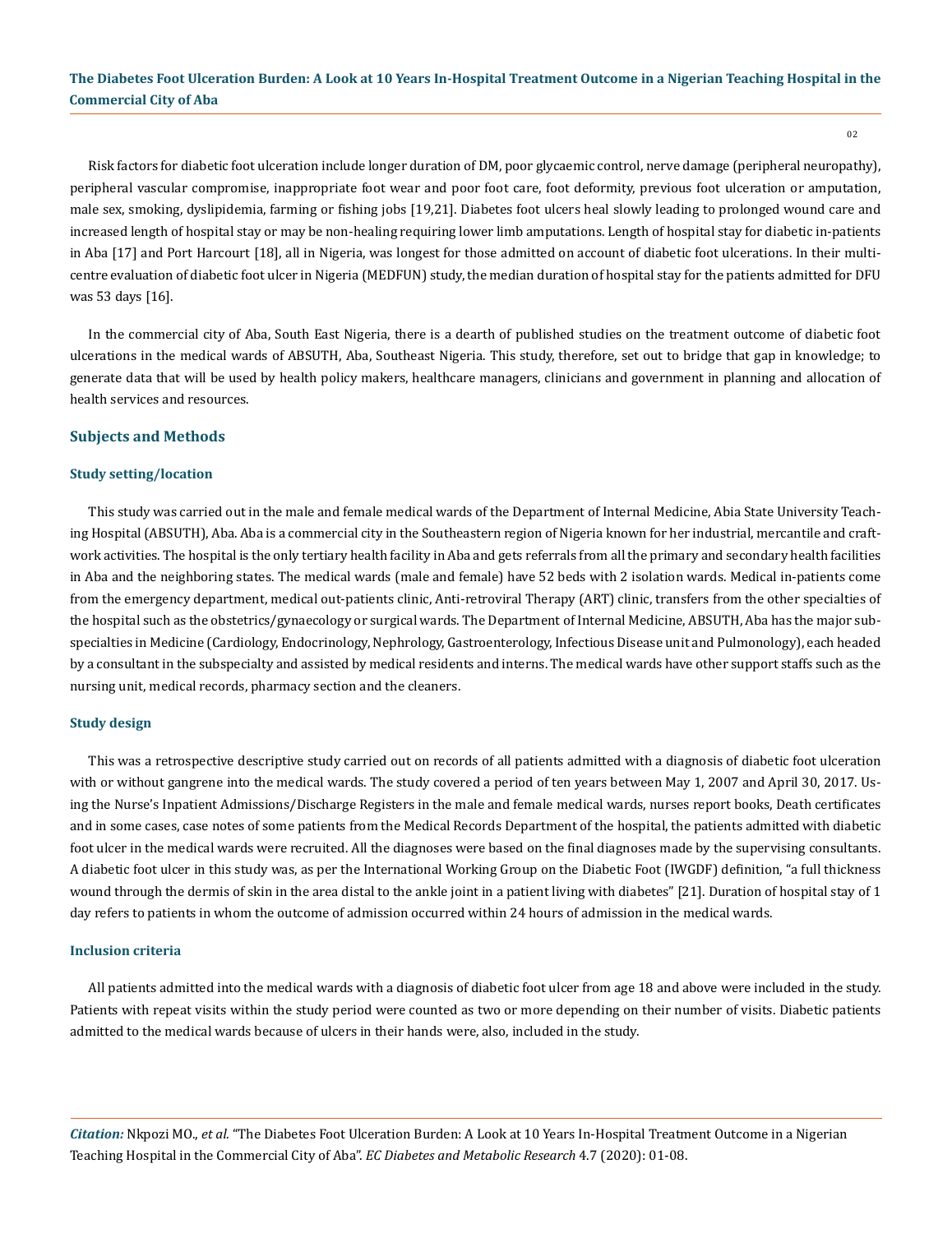#### **Exclusion criteria**

Patients whose data were incomplete or missing were excluded from the study. Patients previously admitted in the surgical or orthopaedic wards and had limb amputations there, even because of DFU before being transferred to the medical wards were, also, excluded from the study because their length of hospital stay before the transfer were not captured in the data sources.

## **Data collection**

Data collected from each patient's record included - age, gender, definitive diagnosis, duration of hospital stay and outcome during admission. In this study, the outcome measures were improved and discharged home, died, discharged against medical advice (DAMA) or transferred to another specialty outside the medical wards or to another health facility. Amputation as a treatment option or outcome was not captured as an outcome measure.

## **Ethical consideration**

Ethical approval was obtained from the Institution's Health Research Ethics Committee before commencing the study.

#### **Data analysis**

The Statistical Package for Social Sciences (SPSS Inc. Chicago IL. USA) version 20.0 software was used for data analysis. For continuous variables such as the ages of the study subjects and duration of hospital stay, mean values and standard deviations (SD) were calculated and the means compared using two samples t-test. Categorical variables such as gender, diagnosis and treatment outcome were summarized using proportions expressed in percentages. The categorical variables were compared using the non-parametric test, chi square test. The level of statistical significance was set at p < 0.05.

## **Results**

A total of 6587 admissions were recorded in the medical wards within the study period of which 1220 (18.5%) were admitted because of DM related complications. Out of this 1220 diabetic admissions, 220 (18.03%) were admitted on account of diabetic foot ulcers, made up of 130 (59%) males and 90 (41%) females with a ratio of 1.44:1. The age range was  $25 - 92$  years with a mean age of  $56.34 \pm 12.29$ ; male  $56.58 \pm 12.14$  years and female  $55.99 \pm 12.57$  years. The differences in the mean ages of the male and female participants were not statistically significant ( $t = 0.35$ ,  $p = 0.73$ ). Middle aged subjects (40 - 59 years) and the elderly population (60 years and above) were the predominant age groups admitted in the medical wards of ABSUTH on account of DFU (Table 1).

| Age categories in years | Frequency ( $n = 220$ ) (%) |
|-------------------------|-----------------------------|
| ~120                    | Nil                         |
| $20 - 39$               | 12(5.5)                     |
| $40 - 59$               | 121 (55)                    |
| 60 and above            | 87 (39.5)                   |
| Gender                  |                             |
| Male                    | 130 (59)                    |
| Female                  | 90 (41)                     |

*Table 1: Frequency of diabetic foot ulceration admissions stratified by age groups and gender in ABSUTH.*

*Citation:* Nkpozi MO., *et al*. "The Diabetes Foot Ulceration Burden: A Look at 10 Years In-Hospital Treatment Outcome in a Nigerian Teaching Hospital in the Commercial City of Aba". *EC Diabetes and Metabolic Research* 4.7 (2020): 01-08.

03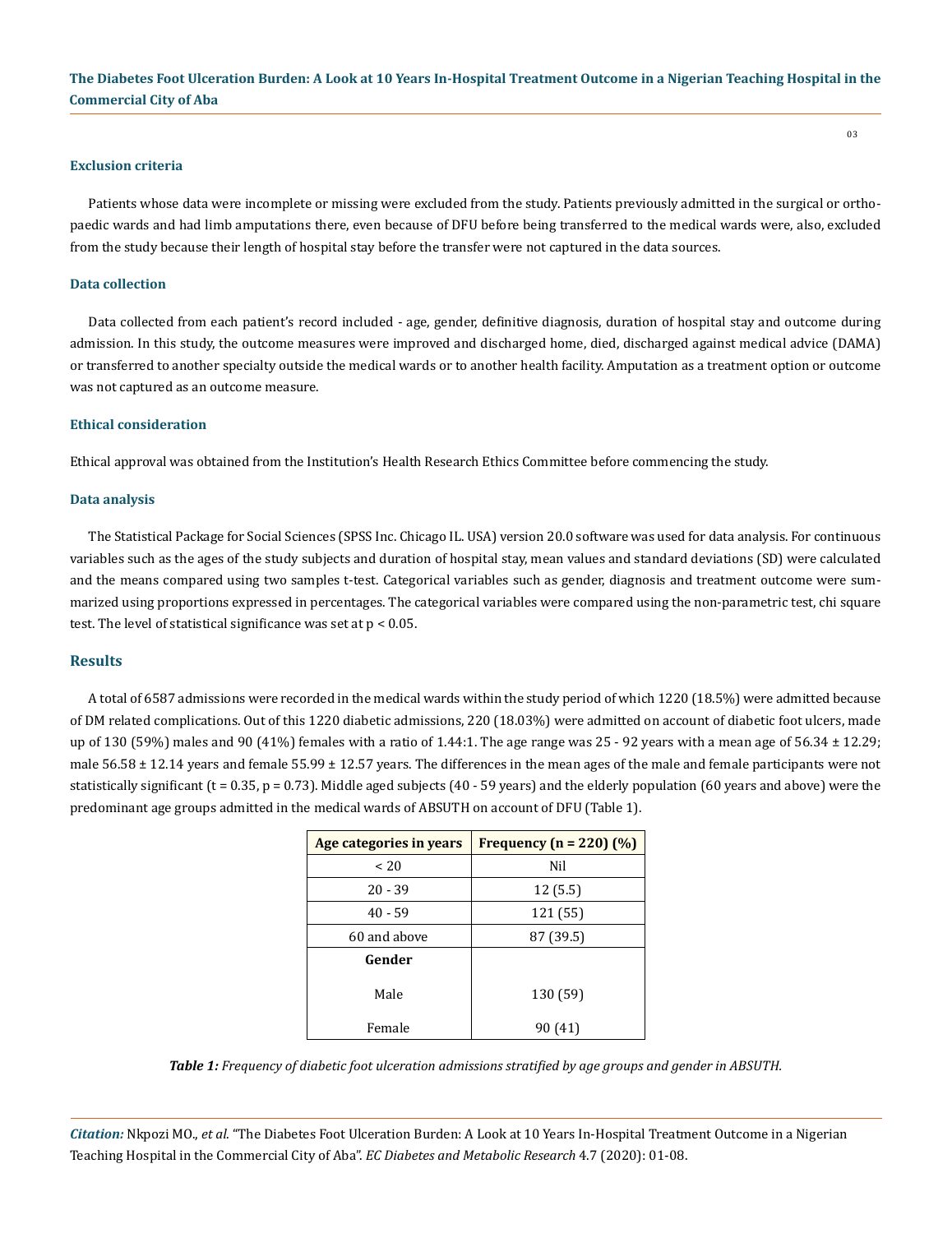The overall mortality was 20% and majority of the DFU admissions (66.4%) improved and were discharged home (Table 2). Most of the deaths (56.8%) occurred among the middle aged patients (Table 3). Of the patients that were discharged against medical advice, a greater number of them were females despite that the study population was predominantly males (Table 2). The mean duration of hospitalization for the subjects was 25.04 ± 23.10 days with a range of 1 - 122 days and most deaths, 25 (56.8%) and DAMA, 9 (36%) occurred within the first seven days of hospitalization (Table 4).

| <b>Outcome</b>  | <b>Male</b> | <b>Female</b> | Total $(\% )$            |
|-----------------|-------------|---------------|--------------------------|
| Discharged home | 94          | 52            | 146 (66.4)               |
| Died            | 24          | 20            | 44 (20)                  |
| <b>DAMA</b>     | q           | 16            | 25(11.4)                 |
| Referred        | 3           |               | 5(2.2)                   |
| Total           | 130         | 90            | $(X^2 = 7.58, p = 0.06)$ |

| Age group         | Home | <b>Died</b> | <b>DAMA</b> | <b>Referred</b> | Total $(\%)$ |
|-------------------|------|-------------|-------------|-----------------|--------------|
| 20 - 39 years     | 8    | $3(6.8\%)$  |             | 0               | 12(5.5)      |
| $40 - 59$ years   | 80   | 25 (56.8%)  | 13          | 3               | 121 (55)     |
| 60 years and more | 58   | 16 (36.4%)  | 11          | 2               | 87 (39.5)    |
| Total             | 146  | 44 (100%)   | 25          | 5               | 220 (100)    |

*Table 2: Treatment outcome of DFU in ABSUTH, Aba.*

*Table 3: Treatment outcome of DFU stratified by age groups in ABSUTH, Aba.*

| Day of hospitalization | Died $(n = 44)$      | DAMA $(n = 25)$  | <b>Referred</b> |
|------------------------|----------------------|------------------|-----------------|
| Day 1                  | 8                    | 4                |                 |
| Day 2                  | 5                    |                  |                 |
| Day 3                  | 4                    | 2                |                 |
| Day 4                  | 2                    |                  |                 |
| Day 5                  |                      |                  |                 |
| Day 6                  | 4                    |                  |                 |
| Day 7                  |                      | 3                |                 |
|                        | Total = $25(56.8\%)$ | Total = $9(36%)$ |                 |

*Table 4: Duration of hospital stay in relation to outcome of treatment.*

# **Discussion**

The main findings of this study were that DFU contributed significantly to diabetic admissions in the medical wards with the middle aged group being the predominant population admitted for DFU while an overall considerable mortality was noted. Again, DFU was associated with long duration of hospital stay with majority of deaths and DAMA occurring within the first week of hospitalization.

In the index study, DFUs accounted for 18.03% of all diabetes related hospital admissions within the study period and this is greater than the 16% and 14% noted in Lagos [23] and Port harcourt [18] respectively but less than the 24.9% reported in the MEDFUN [16]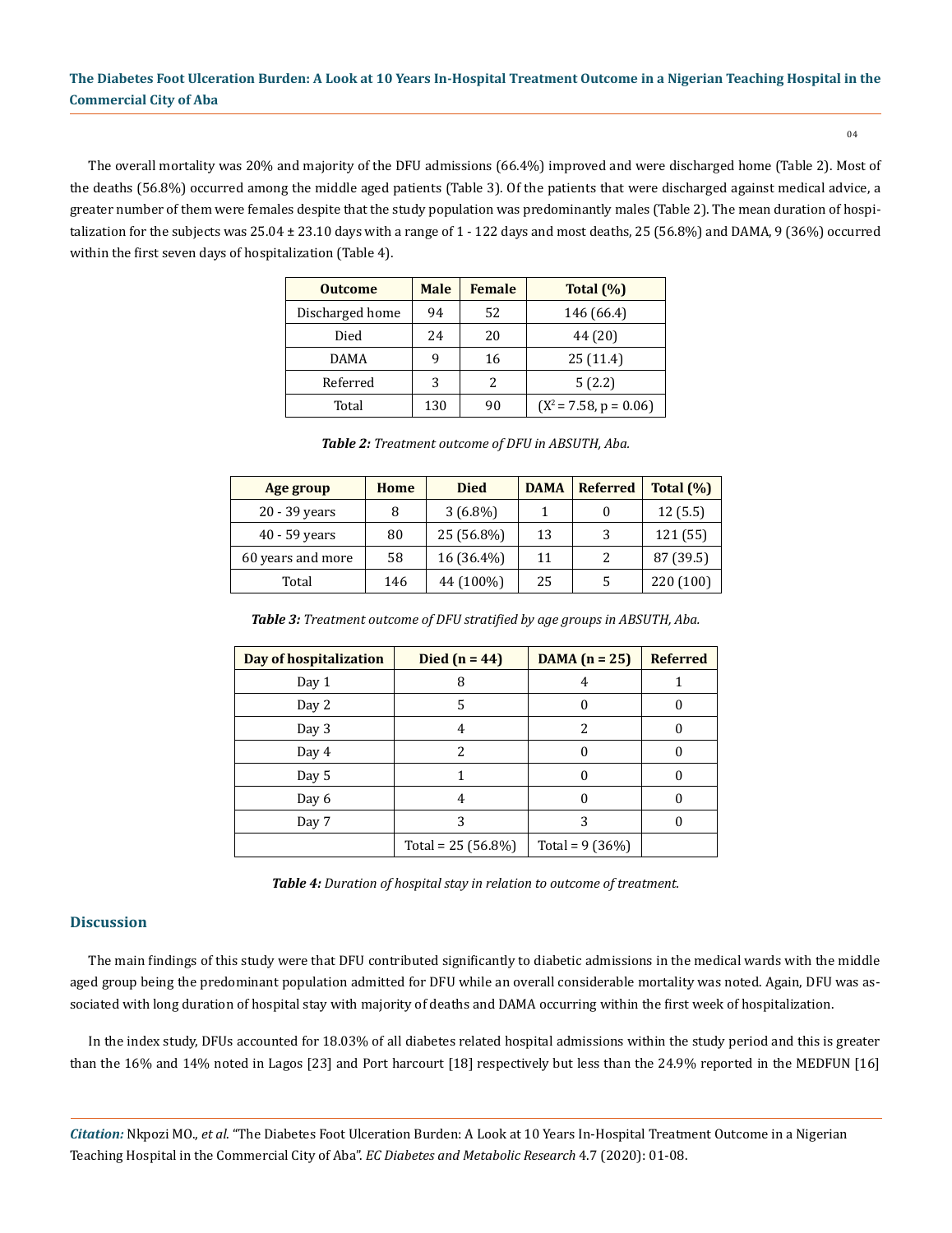study. It is important to note that DM related complications in the MEDFUN study was 13.8% of all in-hospital admissions which was less than the 18.5% noted in the index study. The contribution of DFUs to diabetes related hospitalizations in other Nigerian cities [18,23] and some other African countries [24,25] is equally high. The implication of this huge burden of DFU in these studies is the socioeconomic losses incurred by the patients, their caregivers and the nation while the condition is being managed. The patients are, also, subjected to mental, physical and psycho-social trauma as a result of DFUs. In contrast to our findings, DFU burden in the developed countries is low [26,27], as low as 2.05% of DM related hospital admissions.

More males living with diabetes than females were hospitalized for DFUs over the study period. This is similar to findings in the MED-FUN study and in some other Middle East countries [28-30]. The explanation why DFU with or without gangrene was seen more among the males in the present study is not clear but may have to do with the male gender's roles as the breadwinner of the family despite their diabetes status. Again, men are more exposed to trauma in their day-to-day activities while women are more self-caring than men. Hospitalization duration was long with patients that had DFU with or without gangrene for the obvious reasons that some of them needed wound debridement and even limb amputation which were associated with prolonged period of wound care. The implication of this prolonged duration of hospital stay for patients with DFU with or without gangrene is loss of man-hour in hospitals, poverty, lack of resources for future diabetes care and premature death.

Young people and the middle aged persons combined at 60.5% were the predominant age group afflicted by DFU in this study and this is comparable to the 73.8% noted in the MEDFUN study. These findings are similar to other Nigerian studies [12,13,31] where the people in the working class group were affected most by DFU. Findings in these local studies contrast sharply with the situations in USA and Middle East countries [32-35] where DFUs were most common in the elderly population. The middle aged persons in every nation drive the economic wheel of the nation such that the socioeconomic consequences of this illness in Nigeria and other low income countries are enormous. Cost implications of DFUs are counted in huge dollar costs of treatment, man-hour loss in hospitals for both patients and caregivers, socio-psychological and emotional trauma of the illness.

Mortality from diabetic foot ulcerations is high in this study at 20% which is comparable to the 20.5% and 8.7 to 40% noted respectively in the MEDFUN [16] and other Nigerian hospital based studies [23]. Mortality in our study, however, is higher than the 6.7% noted in Port harcourt [18], Nigeria where 81.7% improved and were discharged home following conservative and surgical management. In the index study, 66.4% improved and were discharged home. Amputation as a treatment option was not documented in our study even though results of studies on amputation in Nigeria over a 15 year period has shown a 12.3% amputation rate due to diabetic gangrene in the 4th place after trauma, complications of traditional bone setting and malignant tumors at 34%, 23% and 14.5% respectively [36]. In Port harcourt [18], Nigeria, 11.6% of the patients treated for DFUs were discharged against medical advice (DAMA) either because they could not afford further hospital treatment or because they rejected amputation option prescribed for them. This is similar to the 11.4% DAMA rate noted in the index study.

Finally, it is important to note that majority of the deaths (56.8%) and DAMA (36%) in this study occurred within the first week of hospitalization in the medical wards. This result may suggest serious shortcomings in the nursing and medical care which are crucial to a favorable outcome. It is possible that most of those deaths were secondary to associated medical and other comorbid conditions such as sepsis, hyperglycaemic emergencies, foot gangrene, severe anaemia and end-stage renal diseases (ESRD). Reasons for the high DAMA rate (11.4%) in this study are not clear especially coming within the first week of hospitalization. Late presentation to the diabetes care team with a subsequent prescription of amputation soon after hospitalization may have been the reason for the early request of DAMA in the index study.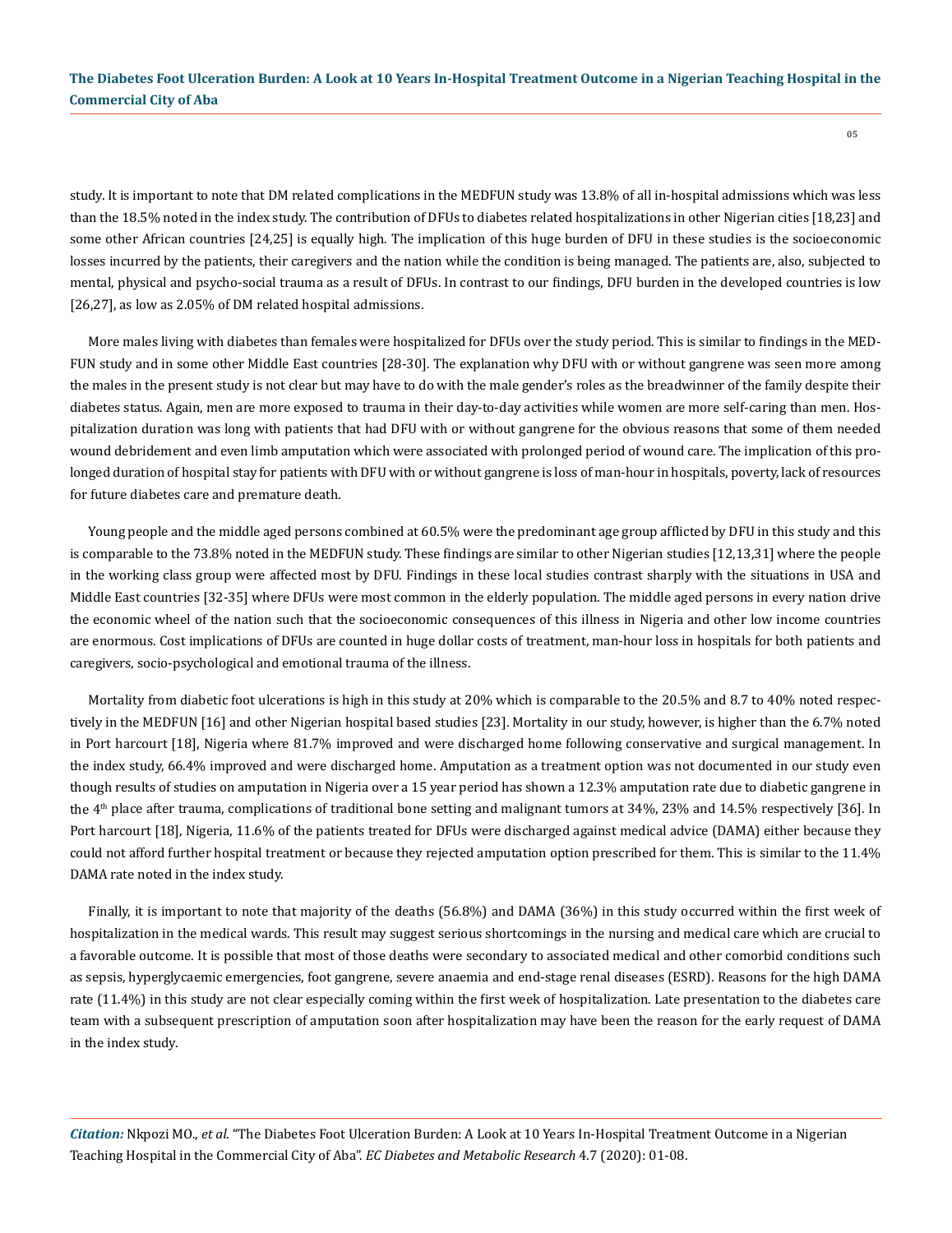**The Diabetes Foot Ulceration Burden: A Look at 10 Years In-Hospital Treatment Outcome in a Nigerian Teaching Hospital in the Commercial City of Aba**

#### **Conclusion/Recommendations**

This study has shown that diabetic foot ulceration is a major cause of diabetes related hospital admissions with considerable mortality and DAMA especially in the acute phase of a vastly prolonged hospitalization. Again, the burden of DFU was more on the active working class group than the geriatric population. It is recommended that with effective self-monitoring of blood glucose (SMBG) practices, improvement in general health education programmes and diabetes self-management education (DSME), strengthening of the diabetes care services and supports, DFUs can be prevented. Prevention of DFU is more cost effective than the multidisciplinary care services needed to achieve a favorable outcome with DFU

## **Limitations**

A major limitation of this study was its inability to show the proportion of the patients afflicted with DFU who had limb amputations. Data on amputation was not documented in the data sources used in this retrospective study. Limb amputation was an important outcome measure documented in most of the studies on DFUs as it has been shown by IDF that a lower limb is being amputated every 30 seconds globally because of diabetes [37] and that DM is the commonest non-traumatic cause of limb amputations in the world [22].

#### **Bibliography**

- 1. Sogwi Eugene. "Diabetes in Sub-saharan Africans and Africans". In: Wass JAH, Stewart PM, Amiel SA, Davies MJ, editors, Oxford textbook of Endocrinology and Diabetes. 2<sup>nd</sup> edition. Oxford: Oxford University press (2011): 2095-2143.
- 2. Chinenye S., *et al*. editors, Epidemiology of Diabetes Mellitus". In: Clinical Practice Guidelines for Diabetes Management in Nigeria, 2nd edition. Portharcourt: Diabetes Association of Nigeria (2013): 2-8.
- 3. International Diabetes Federation (IDF); IDF diabetes atlas, 4<sup>th</sup> edition (2009).
- 4. International Diabetes Federation (IDF); IDF diabetes atlas, 9<sup>th</sup> edition, Brussels, Belgium (2019).
- 5. Zhang P., *et al*[. "Global epidemiology of diabetic foot ulceration: a systematic review and meta-analysis".](https://pubmed.ncbi.nlm.nih.gov/27585063/) *Annals of Medicine* 49 (2017): [106-116.](https://pubmed.ncbi.nlm.nih.gov/27585063/)
- 6. [Abbas ZG and Archibald LK. "Epidemiology of the diabetic foot in Africa".](https://pubmed.ncbi.nlm.nih.gov/16049394/) *Medical Science Monitor* 11 (2005): RA262-RA270.
- 7. Singh N., *et al*. "Preventing foot ulcers in patients with diabetes". *[The Journal of the American Medical Association](https://jamanetwork.com/journals/jama/fullarticle/200119)* 293 (2005): 217- [228.](https://jamanetwork.com/journals/jama/fullarticle/200119)
- 8. International Working Group on the Diabetic Foot. "Epidemiology of Diabetic Foot Infections in a Population Based Cohort". Noordwij kerhout, The Netherlands (2003).
- 9. Lavery LA., *et al*[. "Diabetic foot syndrome: evaluating the prevalence and incidence of foot pathology in Mexican Americans and non-](https://www.researchgate.net/publication/10785585_Diabetic_Foot_Syndrome_Evaluating_the_prevalence_and_incidence_of_foot_pathology_in_Mexican_Americans_and_non-Hispanic_whites_from_a_diabetes_disease_management_cohort)[Hispanic whites from a diabetes disease management cohort".](https://www.researchgate.net/publication/10785585_Diabetic_Foot_Syndrome_Evaluating_the_prevalence_and_incidence_of_foot_pathology_in_Mexican_Americans_and_non-Hispanic_whites_from_a_diabetes_disease_management_cohort) *Diabetes Care* 26 (2003): 1435-1438.
- 10. Boulton AJM., *et al*[. "The global burden of diabetic foot disease".](https://pubmed.ncbi.nlm.nih.gov/16291066/) *Lancet* 366 (2005): 1719-1724.
- 11. Ogbera AO., *et al*[. "An assessment of the disease burden of foot ulcers in patients with diabetes mellitus attending a teaching hospital](https://pubmed.ncbi.nlm.nih.gov/17088600/)  in Lagos, Nigeria". *[The International Journal of Lower Extremity Wounds](https://pubmed.ncbi.nlm.nih.gov/17088600/)* 5 (2006): 244-249.
- 12. Anumah FO., *et al*[. "Management outcome of diabetic foot ulcers in a teaching hospital in Abuja, Nigeria".](https://jdfc.org/2017/v9i1a3/) *Journal of Diabetes and Its [Complications](https://jdfc.org/2017/v9i1a3/)* 9 (2017): 15-20.

*Citation:* Nkpozi MO., *et al*. "The Diabetes Foot Ulceration Burden: A Look at 10 Years In-Hospital Treatment Outcome in a Nigerian Teaching Hospital in the Commercial City of Aba". *EC Diabetes and Metabolic Research* 4.7 (2020): 01-08.

06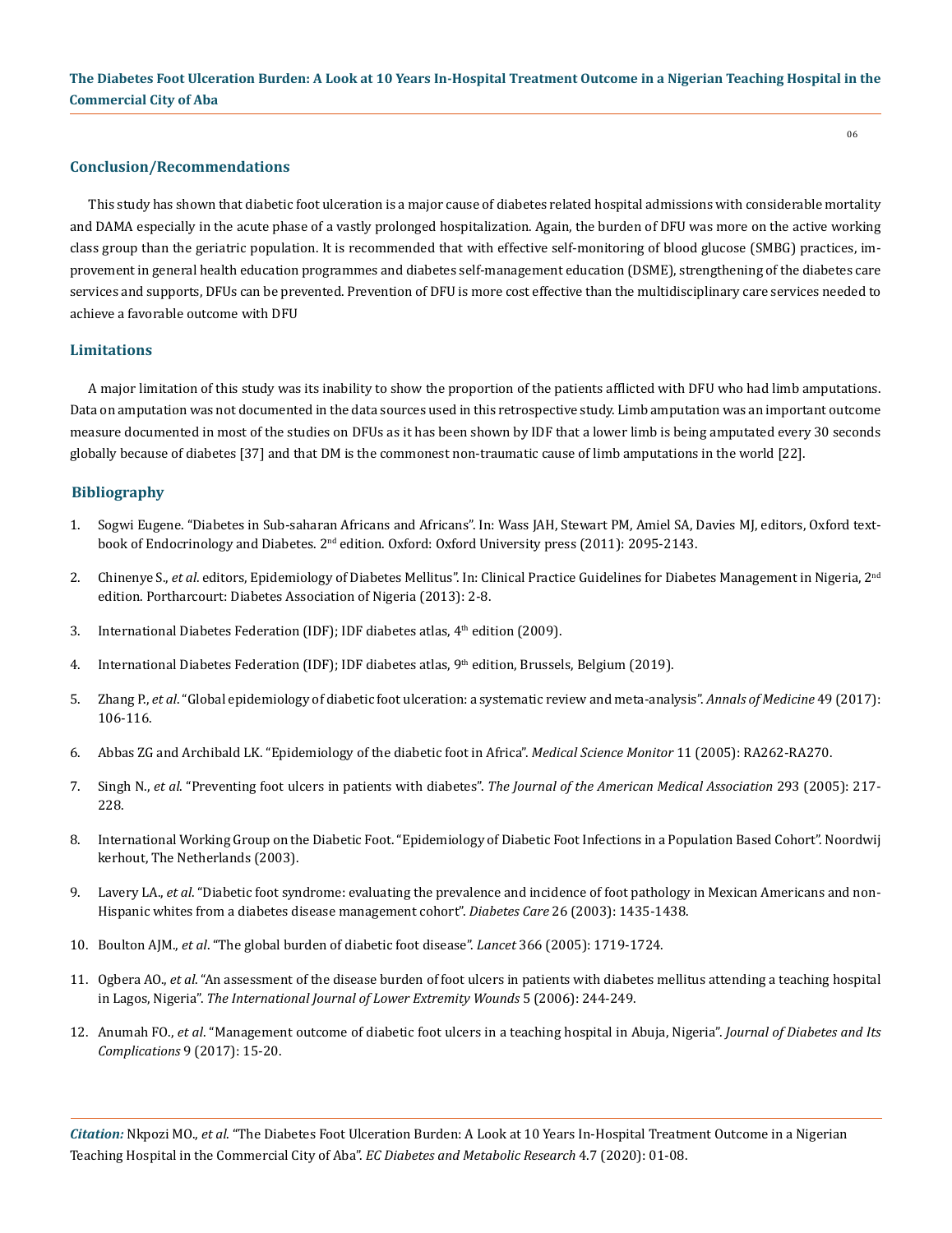- 13. Edo AE., *et al*[. "Risk factors, ulcer grade and management outcome of diabetic foot ulcers in a Tropical Tertiary Care Hospital".](https://pubmed.ncbi.nlm.nih.gov/23661901/) *Nige[rian Medical Journal](https://pubmed.ncbi.nlm.nih.gov/23661901/)* 54 (2013): 59-63.
- 14. Nkpozi MO., *et al*. "Diabetic admissions in the medical wards of Abia state university teaching hospital, Aba, South east, Nigeria: A 10- year review". *International Journal of Community Research* 9.1 (2020): 13-18.
- 15. Adeloye D., *et al*[. "Estimating the prevalence, hospitalisation and mortality from type 2 diabetes mellitus in Nigeria: a systematic](https://bmjopen.bmj.com/content/7/5/e015424)  [review and metaanalysis".](https://bmjopen.bmj.com/content/7/5/e015424) *BMJ Open* 7 (2017): e015424.
- 16. Ugwu E., *et al*[. "Burden of diabetic foot ulcer in Nigeria: Current evidence from the multicentre evaluation of diabetic foot ulcer in](https://www.researchgate.net/publication/333224624_Burden_of_diabetic_foot_ulcer_in_Nigeria_Current_evidence_from_the_multicenter_evaluation_of_diabetic_foot_ulcer_in_Nigeria)  Nigeria". *[World Journal of Diabetes](https://www.researchgate.net/publication/333224624_Burden_of_diabetic_foot_ulcer_in_Nigeria_Current_evidence_from_the_multicenter_evaluation_of_diabetic_foot_ulcer_in_Nigeria)* 10.3 (2019): 200-211.
- 17. Nkpozi MO., *et al*[. "Pattern and outcome of medical admissions in a teaching hospital in the Southeast region of Nigeria".](http://www.atmph.org/article.asp?issn=1755-6783;year=2014;volume=7;issue=3;spage=171;epage=176;aulast=Osarenkhoe) *IJMHS* 10.3 [\(2020\): 856-861.](http://www.atmph.org/article.asp?issn=1755-6783;year=2014;volume=7;issue=3;spage=171;epage=176;aulast=Osarenkhoe)
- 18. Unachukwu CN., *et al*[. "Mortality among diabetes in-patients in Portharcourt, Nigeria".](https://www.ajol.info/index.php/ajem/article/view/57567) *African Journal of Endocrinology and Metabolism* [7.1 \(2008\): 1-5.](https://www.ajol.info/index.php/ajem/article/view/57567)
- 19. [Boulton AJM. "The diabetic foot: A major problem of the new millennium".](https://pubmed.ncbi.nlm.nih.gov/15973810/) *International Diabetes Monitor* 13 (2001): 1-6.
- 20. Boulton AJM. "The pathway to ulceration: A ethiopathogenesis". In Boulton AJ, Connor H, Cavanagh PR (ed) The foot in diabetes". John Wiley and Sons Ltd, Chichester, England (1997): 37-47.
- 21. Unachukwu C., *et al*[. "Peripheral Neuropathy and Macro-angiopathy in diabetics with foot ulcers in Portharcourt, Nigeria".](https://www.ajol.info/index.php/njotra/article/view/29242) *Nigerian [Journal of Orthopaedics and Trauma](https://www.ajol.info/index.php/njotra/article/view/29242)* 3.2 (2004): 214-224.
- 22. Bakker K., *et al*[. "International Working Group on the Diabetic Foot. The 2015 IWGDF guidance documents on prevention and man](https://pubmed.ncbi.nlm.nih.gov/26409930/)[agement of foot problems in diabetes: development of an evidence-based global consensus".](https://pubmed.ncbi.nlm.nih.gov/26409930/) *Diabetes/Metabolism Research and Reviews* [32.1 \(2016\): 2-6.](https://pubmed.ncbi.nlm.nih.gov/26409930/)
- 23. Anumah F. "Handbook on Diabetic Foot care for Nigeria". Lux Terra Foundation (2017).
- 24. Almobarak AO., *et al*[. "Prevalence of diabetic foot ulceration and associated risk factors: an old and still major public health problem](https://www.ncbi.nlm.nih.gov/pmc/articles/PMC5599292/)  in Khartoum, Sudan?" *[Annals of Translational Medicine](https://www.ncbi.nlm.nih.gov/pmc/articles/PMC5599292/)* 5 (2017): 340.
- 25. [Chiwanga FS and Njelekela MA. "Diabetic foot: prevalence, knowledge, and foot self-care practices among diabetic patients in Dar es](https://www.ncbi.nlm.nih.gov/pmc/articles/PMC4462176/)  [Salaam, Tanzania - a cross-sectional study".](https://www.ncbi.nlm.nih.gov/pmc/articles/PMC4462176/) *Journal of Foot and Ankle Research* 8 (2015): 20.
- 26. Baba M., *et al*[. "Temporal changes in the prevalence and associates of diabetes-related lower extremity amputations in patients with](https://www.ncbi.nlm.nih.gov/pmc/articles/PMC4683723/)  [type 2 diabetes: the Fremantle Diabetes Study".](https://www.ncbi.nlm.nih.gov/pmc/articles/PMC4683723/) *Cardiovascular Diabetology* 14 (2015): 152.
- 27. Stoekenbroek RM., *et al*[. "How common are foot problems among individuals with diabetes? Diabetic foot ulcers in the Dutch popula](https://pubmed.ncbi.nlm.nih.gov/28409210/)tion". *Diabetologia* [60 \(2017\): 1271-1275.](https://pubmed.ncbi.nlm.nih.gov/28409210/)
- 28. Al-Rubeaan K., *et al*[. "Diabetic Foot Complications and Their Risk Factors from a Large Retrospective Cohort Study".](https://www.ncbi.nlm.nih.gov/pmc/articles/PMC4422657/) *PLoS ONE* 10.5 [\(2015\): e0124446.](https://www.ncbi.nlm.nih.gov/pmc/articles/PMC4422657/)
- 29. [Al-Mahroos F and Al-Roomi K. "Diabetic neuropathy, foot ulceration, peripheral vascular disease and potential risk factors among](https://pubmed.ncbi.nlm.nih.gov/17277500/)  [patients with diabetes in Bahrain: a nationwide primary care diabetes clinic based study".](https://pubmed.ncbi.nlm.nih.gov/17277500/) *Annals of Saudi Medicine* 27 (2007): 25-31.
- 30. Bruun C., *et al*[. "Amputations and foot ulcers in patients newly diagnosed with type 2 diabetes mellitus and observed for 19 years. The](https://pubmed.ncbi.nlm.nih.gov/23617411/)  [role of age, gender and co-morbidity".](https://pubmed.ncbi.nlm.nih.gov/23617411/) *Diabetic Medicine* 30 (2013): 964-972.